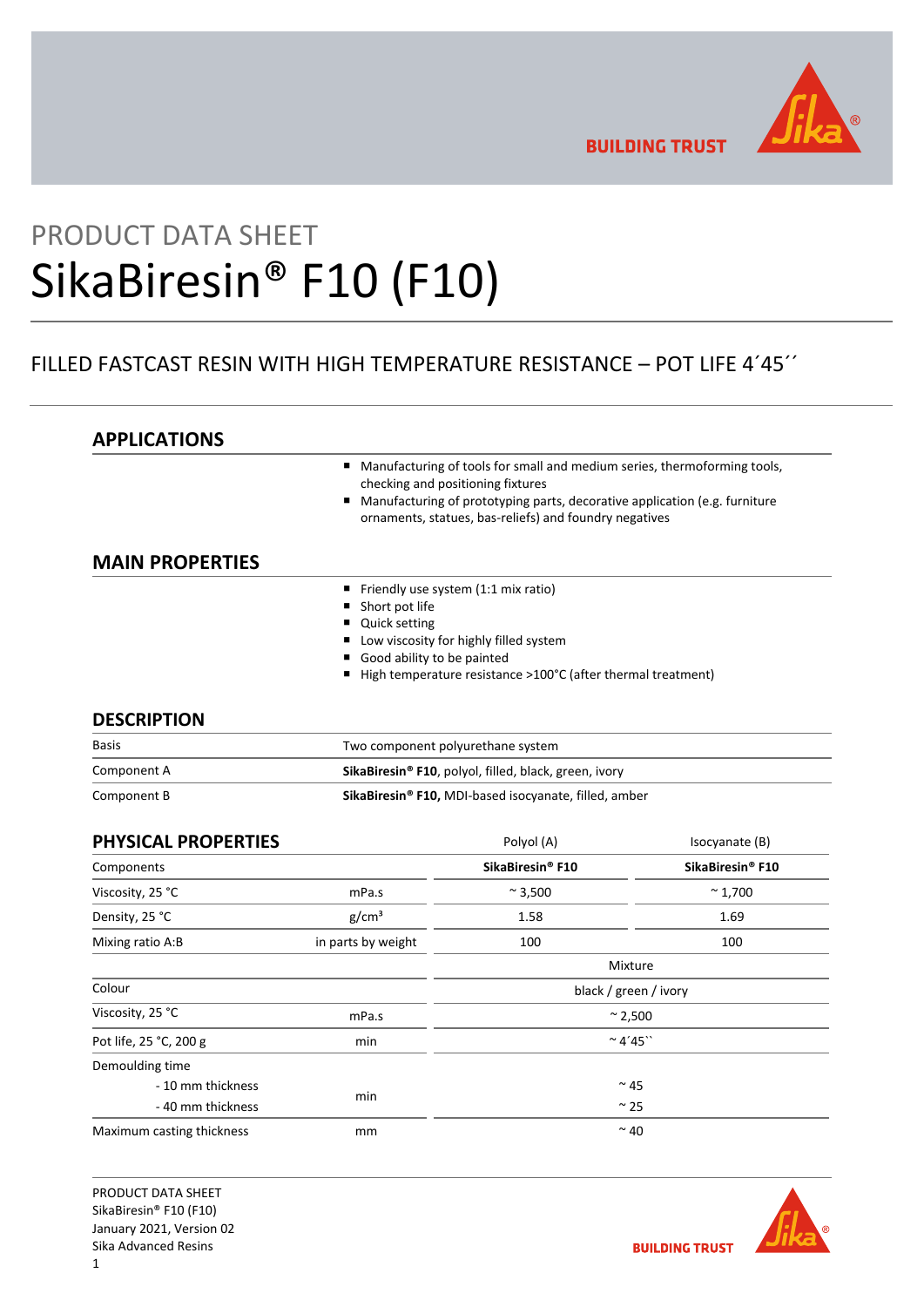## **MECHANICAL PROPERTIES**

approx. values; values after post curing 7 d / room temperature

| Density, 23 °C                  | <b>ISO 2781</b> | g/cm <sup>3</sup> | 1.64  |
|---------------------------------|-----------------|-------------------|-------|
| Shore hardness                  | <b>ISO 868</b>  | ۰                 | D 73  |
| Flexural modulus                | ISO 178         | MPa               | 3,000 |
| Flexural strength               | <b>ISO 178</b>  | MPa               | 35    |
| Tensile strength                | <b>ISO 527</b>  | MPa               | 20    |
| Compressive strength at yield   | ISO 604         | MPa               | 33    |
| Linear shrinkage, 1000x50x10 mm | Internal test   | mm/m              |       |

## **THERMAL AND SPECIFIC PROPERTIES**

approx. values; values after post curing 7 d / room temperature

| Glass transition temperature | ISO 11359 | $\sim$ |        |
|------------------------------|-----------|--------|--------|
| Glass transition temperature | ISO 11359 | $\sim$ | $107*$ |

\* values after post curing 24 h / room temperature + 2 h / 80 °C

## **PACKAGING UNITS**

|                        | 6 x 0.75 kg<br>Polyol (A), SikaBiresin® F10, green, ivory<br>6 x 0.75 kg<br>Polyol (A), SikaBiresin® F10, black<br>6 x 0.75 kg<br>Isocyanate (B), SikaBiresin® F10                                                                                                                                                                                                                                                                                                                                                                                                                                                                                                                                                                                                                                                                                                                                                                                                                                                                                                                                                                                                                          |  |
|------------------------|---------------------------------------------------------------------------------------------------------------------------------------------------------------------------------------------------------------------------------------------------------------------------------------------------------------------------------------------------------------------------------------------------------------------------------------------------------------------------------------------------------------------------------------------------------------------------------------------------------------------------------------------------------------------------------------------------------------------------------------------------------------------------------------------------------------------------------------------------------------------------------------------------------------------------------------------------------------------------------------------------------------------------------------------------------------------------------------------------------------------------------------------------------------------------------------------|--|
| <b>PROCESSING DATA</b> |                                                                                                                                                                                                                                                                                                                                                                                                                                                                                                                                                                                                                                                                                                                                                                                                                                                                                                                                                                                                                                                                                                                                                                                             |  |
|                        | The material, processing and mould temperature should be at least $18 - 25$ °C.<br>Pay attention to dry conditions and dry mould surfaces while processing.<br>If mould surface is porous it must be sealed prior applying release agent.<br>Recommend release agents are wax based. For more information, and<br>recommendation see Product Data Sheets of Sika release agents or contact local<br>technical assistance.<br>Each component must be stirred individually and thoroughly before use.<br>Both components have to be mixed thoroughly with a spatula or low-rpm stirrer<br>according to mixing ratio and poured immediately into the mould starting from<br>the deepest point<br>Further post curing of the demoulded part can improve the final mechanical<br>properties.<br>Depending on the geometry and weight of the part, it is recommended to use a<br>conformer while post curing.<br>For cleaning the final part from release agent residues, we recommend Sika®<br>п<br>Reinigungsmittel-5. Before use of other cleaners, compatibility must be tested.<br>Before overpainting, the parts have to be grinded or sandblasted. A polyurethane<br>paint is recommended. |  |

## **STORAGE CONDITIONS**

| Shelf life          | Polyol (A), SikaBiresin <sup>®</sup> F10<br>■ Isocyanate (B), SikaBiresin <sup>®</sup> F10 | 6 months<br>6 months                                                          |  |
|---------------------|--------------------------------------------------------------------------------------------|-------------------------------------------------------------------------------|--|
| Storage temperature | Polyol (A), SikaBiresin <sup>®</sup> F10<br>■ Isocyanate (B), SikaBiresin <sup>®</sup> F10 | $15 - 25 °C$<br>$15 - 25 °C$                                                  |  |
| Opened packagings   | ingress.                                                                                   | ■ Containers must be closed tightly immediately after use to prevent moisture |  |

■ The residual material needs to be used up as soon as possible.